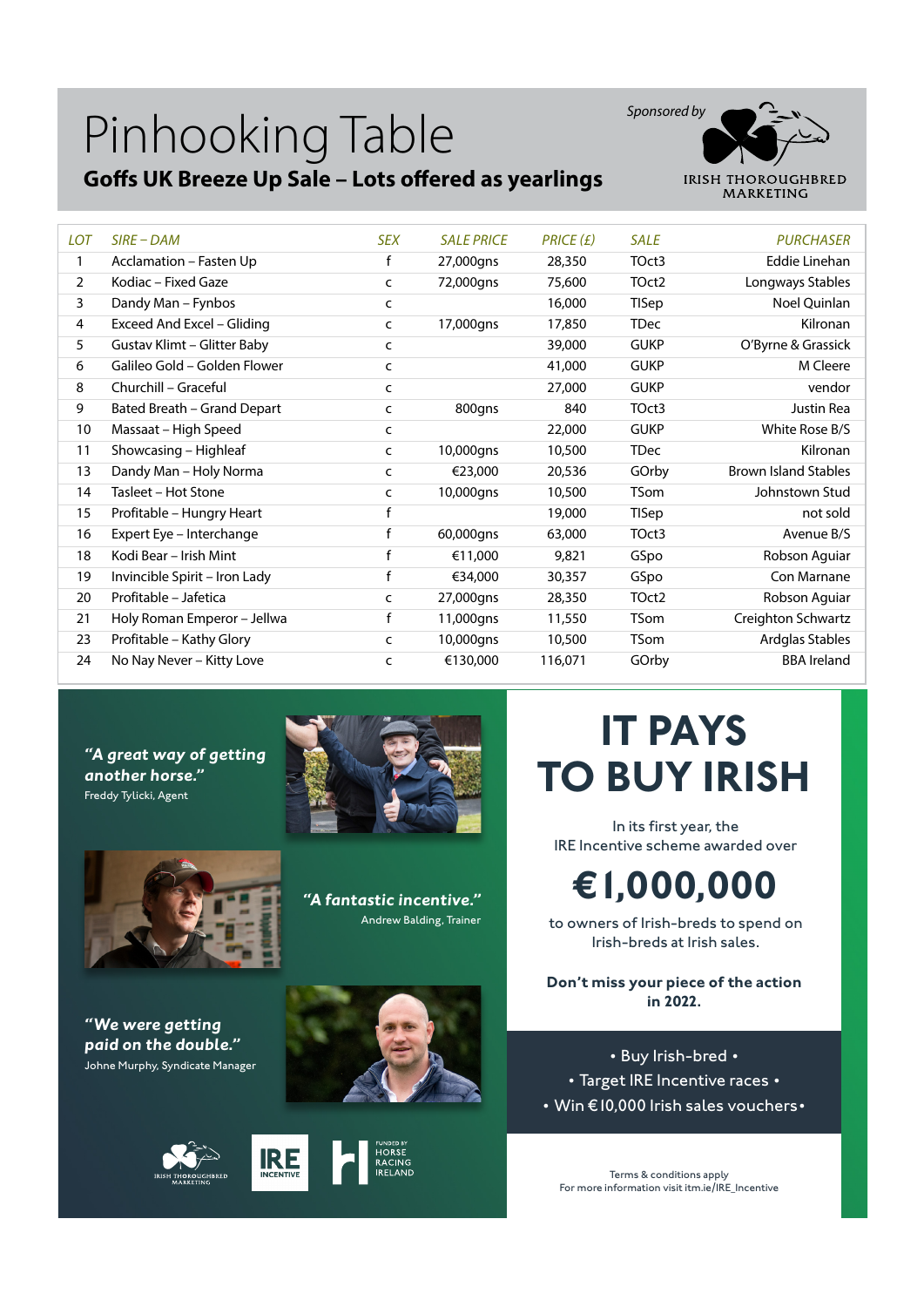# Pinhooking Table

#### **Goffs UK Breeze Up Sale – Lots offered as yearlings**



| <b>LOT</b> | $SIRE$ – $DAM$                      | <b>SEX</b>   | <b>SALE PRICE</b> | PRICE(E) | <b>SALE</b>  | <b>PURCHASER</b>            |
|------------|-------------------------------------|--------------|-------------------|----------|--------------|-----------------------------|
| 25         | New Bay - Kymera                    | C            | €75,000           | 66,964   | GOrby        | <b>Brown Island Stables</b> |
| 26         | Kessaar - Lady Lizabeth             | $\mathsf{C}$ |                   | 25,000   | <b>GUKP</b>  | <b>Byron Rogers</b>         |
| 27         | Aclaim - Lady Spangles              | f            | 24,000gns         | 25,200   | TOct3        | Lackendarra/Dan O'Meara     |
| 28         | Kessaar - Lady Willpower            | C            | 25,000gns         | 26,250   | TSZom        | C H Thoroughbreds           |
| 29         | Holy Roman Emperor - Last Lahar     | C            | 25,000gns         | 26,250   | TSom         | Antonio da Silva            |
| 30         | Invincible Spirit - Lethal Quality  | C            | €78,000           | 69,643   | GOrby        | Longways Stables            |
| 31         | Havana Gold - Liberty Lady          | f            |                   | 22,000   | <b>TISep</b> | Knockgraffon Stables        |
| 32         | James Garfield - Life Rely          | C            | €22,000           | 19,643   | GAut         | JBB/S                       |
| 33         | Dark Angel - Lightning Mark         | f            |                   | 21,000   | <b>TISep</b> | Kilronan                    |
| 34         | Profitable - Lilyhammer             | C            | 16,000gns         | 16,800   | TOct3        | Kildallan Farm              |
| 35         | Summer Front - Love Affair          | f            | \$15,000          | 10,949   | KSep         | Powerstown Stud             |
| 36         | Accelerate - Love The Chase         | C            | \$62,000          | 45,255   | KSep         | Powerstown Stud             |
| 38         | Showcasing - Madame Paco            | f            |                   | 20,000   | <b>GUKP</b>  | Church Farm                 |
| 39         | Exceed And Excel - Mandinga         | C            |                   | 25,000   | TISep        | Avenue B/S/Broad Meadow     |
| 41         | Kessaar - Maybe So                  | C            |                   | 17,000   | <b>TISep</b> | Nolo B/S                    |
| 42         | Harry Angel - Midnight M            | $\mathsf{C}$ |                   | 20,000   | <b>GUKP</b>  | <b>Kilbrew Stables</b>      |
| 43         | Dark Angel - Miss Albane            | f            |                   | 42,000   | <b>TISep</b> | vendor                      |
| 44         | Kodiac - Mistime                    | f            | €52,000           | 46,429   | GAut         | Federico Barberini          |
| 47         | Profitable - More Drama             | C            | €40,000           | 35,714   | GSpo         | Greenhills Farm             |
| 48         | Sioux Nation - Mudammera            | $\mathsf f$  |                   | 15,000   | <b>TISep</b> | Gourneen Stables            |
| 49         | Caravaggio - Muthabara              | f            | €20,000           | 17,857   | GOrby        | Castle Quarter              |
| 50         | Fast Company - Napoleonica          | C            | 17,000gns         | 17,850   | TSom         | vendor                      |
| 52         | Galileo Gold - Neutrina             | C            | €28,000           | 25,000   | GSpo         | <b>Rushway Stables</b>      |
| 53         | Kessaar - Never Lose                | $\mathsf{C}$ | 38,000gns         | 39,900   | TOct2        | vendor                      |
| 54         | Kodiac - Next Generation            | f            | €13,000           | 11,607   | GAut         | A M G B/S                   |
| 55         | Fast Company - Northern Jewel       | f            | €15,000           | 13,393   | GAut         | JBB/S                       |
| 56         | Footstepsinthesand - Not My Way     | C            | 15,000gns         | 15,750   | TOct3        | Noel Quinlan                |
| 57         | Karakontie - Nouvelle Vague         | f            | €10,000           | 8,929    | Arqv2        | Robson Aguiar               |
| 59         | James Garfield - Oatmeal            | C            | 45,000gns         | 47,250   | TOct3        | Longways Stables            |
| 62         | Olympic Glory - Para El Futuro      | $\mathsf{C}$ | €15,000           | 13,393   | ArqOct       | Pegasus B/S                 |
| 63         | Starspangledbanner - Parknasilla    | C            | 35,000gns         | 36,750   | TOct2        | Carmen B/S                  |
| 65         | Night Of Thunder - Peak Princess    | $\mathsf f$  |                   | 75,000   | <b>GUKP</b>  | Frederik Tylicki            |
| 66         | Dandy Man - Plus Ca Change          | f            |                   | 21,000   | TISep        | not sold                    |
| 67         | Tasleet - Power To Exceed           | $\mathsf{C}$ |                   | 5,500    | TISep        | Antonio da Silva            |
| 68         | Ardad - Powerfulstorm               | $\mathsf{C}$ | 25,000gns         | 26,250   | TSom         | <b>Mark Flannery</b>        |
| 70         | Prince Of Lir - Preferable          | C            | €4,500            | 4,018    | GSpo         | Aguiar/Correa               |
| 71         | Showcasing - Privacy Order          | f            | 44,000gns         | 46,200   | TOct2        | Longways Stables            |
| 72         | Carpe Diem - Pumpkin Shell          | C            | \$11,000          | 8,029    | <b>FTKO</b>  | <b>Meadowview Stables</b>   |
| 73         | Holy Roman Emperor - Queens Harbour | C            | 25,000gns         | 26,250   | <b>TSom</b>  | <b>Mark Grant Racing</b>    |
| 74         | Mayson - Rapid Recruit              | C            | 30,000gns         | 31,500   | TOct3        | Mark Grant Racing           |
| 75         | Kodiac - Rashaaqa                   | $\mathsf{C}$ | €9,000            | 8,036    | <b>TINF</b>  | Con Marnane                 |
| 76         | Kodi Bear - Red Saree               | $\mathsf{C}$ | €55,000           | 49,107   | GOrby        | vendor                      |
| 77         | Dandy Man - Right Rave              | f            |                   | 17,000   | <b>GUKP</b>  | vendor                      |
| $77 \,$    | Dandy Man - Right Rave              | f            | €16,000           | 14,286   | GAut         | MCB/S                       |
| 78         | Dandy Man - Rip Van Music           | C            | €64,000           | 57,143   | GOrby        | Avenue B/S                  |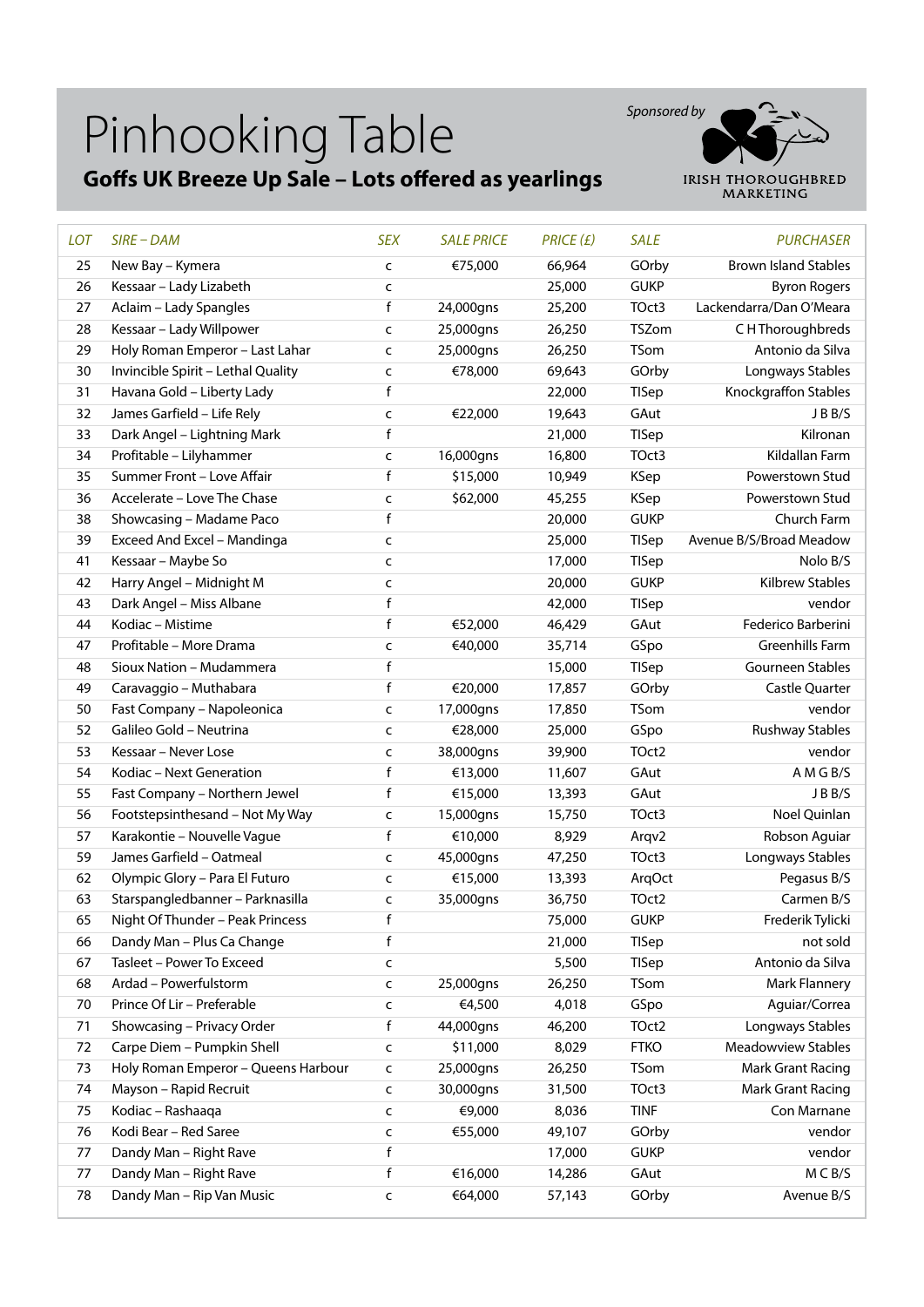## Pinhooking Table

#### **Goffs UK Breeze Up Sale – Lots offered as yearlings**



| <b>LOT</b> | $SIRE$ – $DAM$                           | <b>SEX</b>   | <b>SALE PRICE</b> | PRICE(E) | <b>SALE</b> | <b>PURCHASER</b>            |
|------------|------------------------------------------|--------------|-------------------|----------|-------------|-----------------------------|
| 78         | Dandy Man - Rip Van Music                | C            | 27,000gns         | 28,350   | <b>TDec</b> | vendor                      |
| 80         | Profitable - Rochitta                    | c            | 65,000gns         | 68,250   | TOct2       | Peter & Ross Doyle B/S      |
| 81         | Havana Grey - Rocknrollbaby              | C            | €2,500            | 2,232    | GFeb        | vendor                      |
| 81         | Havana Grey - Rocknrollbaby              | C            | 11,000gns         | 11,550   | TSom        | Byron Rogers/Star B/S       |
| 82         | Dandy Man - Rosy Morning                 | f            |                   | 8,000    | TISep       | vendor                      |
| 83         | Dandy Man - Rouge D'Amour                | C            | 23,000gns         | 24,150   | TSom        | Avenue B/S/Broad Meadow     |
| 84         | Territories - Royal Silk                 | f            | 5,000gns          | 5,250    | TOct3       | <b>UWAC B/S</b>             |
| 85         | Kodiac - Royal Sister Two                | f            | 42,000gns         | 44,100   | TOct3       | Robson Aguiar               |
| 86         | Tasleet - Russian Punch                  | C            | 12,000gns         | 12,600   | TSom        | Highflyer/H Dunlop          |
| 88         | Oasis Dream - Semaral                    | C            | 45,000gns         | 47,250   | TOct2       | M O'Toole/Oak Tree          |
| 89         | Kantharos - Shalailah                    | C            |                   | 28,000   | TISep       | Kilbrew Stables             |
| 90         | Night Of Thunder - Shallika              | c            | 42,000gns         | 44,100   | TOct2       | <b>Brown Island Stables</b> |
| 91         | Kessaar - Shallow Lake                   | C            | €21,000           | 18,750   | GAut        | A M G B/S                   |
| 93         | Oasis Dream - Sheikhakan                 | f            |                   | 27,000   | TISep       | Kilronan                    |
| 94         | Mehmas - She's Different                 | C            | 42,000gns         | 44,100   | TOct2       | Nick Bell                   |
| 95         | Good Samaritan - Shoe Queen              | C            | \$25,000          | 18,248   | <b>FTKO</b> | <b>Moore Town Stables</b>   |
| 96         | Collected - Short Squeeze                | C            | \$49,000          | 35,766   | <b>KSep</b> | not sold                    |
| 97         | Tasleet - Silent Music                   | C            |                   | 14,000   | <b>GUKP</b> | <b>Bushypark Stables</b>    |
| 99         | Profitable - Snooze                      | C            | €80,000           | 71,429   | GOrby       | Oak Tree Farm               |
| 100        | Collected - Sororitysweetheart           | C            | \$17,000          | 12,409   | <b>FTKO</b> | Powerstown Stud             |
| 101        | No Nay Never - Spring Garden             | $\mathsf f$  |                   | 50,000   | TISep       | vendor                      |
| 102        | Tiznow - Star's Woman                    | C            | \$27,000          | 19,708   | <b>KSep</b> | Grove Stud                  |
| 104        | Kodi Bear - Strasbourg Place             | $\mathsf f$  |                   | 20,000   | <b>GUKP</b> | Donovan B/S                 |
| 105        | Profitable - Streisand                   | C            |                   | 12,000   | <b>GUKP</b> | vendor                      |
| 106        | U S Navy Flag - Sunday Sister            | C            |                   | 36,000   | <b>GUKP</b> | Oaks Farm                   |
| 108        | Mehmas - Sunny Hollow                    | C            |                   | 27,000   | TISep       | Mark Flannery               |
| 109        | El Kabeir - Sweet Dragon Fly             | C            | 38,000gns         | 39,900   | TSom        | JBB/S                       |
| 110        | Galileo Gold - Sweet Temptation          | c            | €18,000           | 16,071   | GSpo        | JBB/S                       |
| 112        | Holy Roman Emperor - Tasha's Dream       | f            | 22,000gns         | 23,100   | TOct2       | Avenue B/S                  |
| 114        | Kessaar - Tisa River                     | c            |                   | 20,000   | <b>GUKP</b> | Con Marnane                 |
|            | 115 Due Diligence - Todber               | f            | 6,500gns          | 6,825    | TOct3       | Rodrigo Goncalves           |
|            | 116 Sioux Nation - Top Chain             | c            | €45,000           | 40,179   | Arqv2       | <b>Broadhurst Agency</b>    |
| 117        | <b>Gustav Klimt - Trust Your Opinion</b> | f            | €12,000           | 10,714   | GAut        | <b>Mayfield Stables</b>     |
| 118        | Mayson - Tuscan Light                    | C            | 13,000gns         | 13,650   | TSom        | M C B/S                     |
| 119        | <b>Acclamation - Vastitas</b>            | c            |                   | 60,000   | <b>GUKP</b> | Robson Aguiar               |
| 120        | Kessaar - Victoria Lodge                 | f            |                   | 35,000   | <b>GUKP</b> | Michael Cleere              |
| 121        | Harry Angel - White Rosa                 | C            | 5,000gns          | 5,250    | TOct3       | Innishannon Valley          |
| 123        | Mo Town - Winslet                        | f            | \$22,000          | 16,058   | KSep        | <b>Shamington Farms</b>     |
| 124        | Ghostzapper - Winter Forest              | C            | \$17,000          | 12,409   | <b>KSep</b> | Beechmore                   |
| 125        | Zoustar - Wishsong                       | $\mathsf{C}$ | 12,000gns         | 12,600   | TOct3       | Mark Grant                  |
| 126        | Dandy Man - Wu Zetian                    | C            | 8,000gns          | 8,400    | TSom        | Hyde Park Stud              |
| 128        | Night Of Thunder - Zigarra               | c            | 65,000gns         | 68,250   | TOct1       | vendor                      |
| 130        | Zoustar - Ainippe                        | f            |                   | 26,000   | <b>GUKP</b> | Longways Stables            |
| 131        | Dandy Man - Air Of Mystery               | c            |                   | 10,000   | TISep       | Kilronan                    |
| 132        | Night Of Thunder - Akhania               | C            | 50,000gns         | 52,500   | TOct1       | vendor                      |